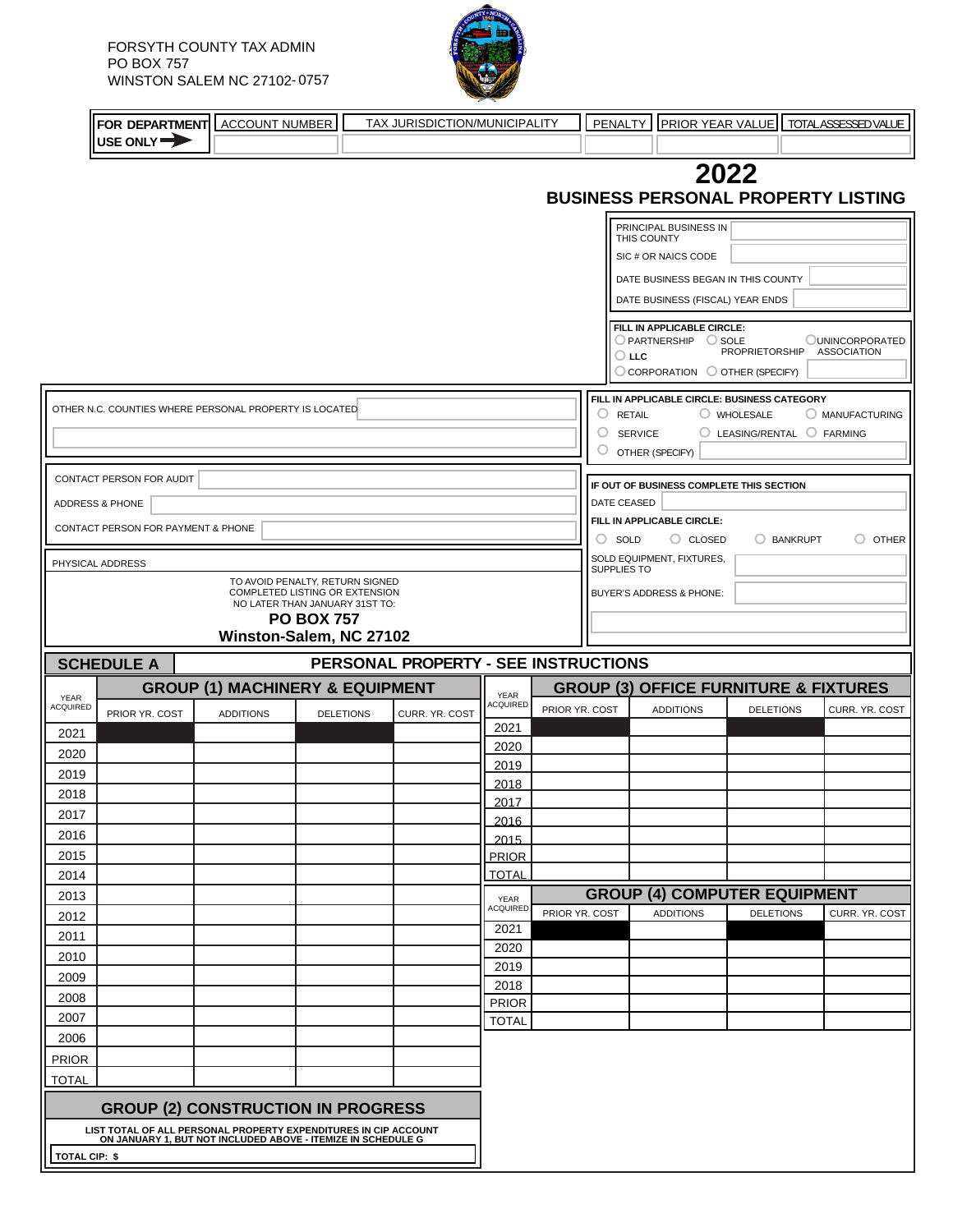| <b>YEAR</b>                    | <b>GROUP(5) IMPROVEMENTS TO LEASED PROPERTY</b>                                                                                                                    |                      |                                |                  |                                                                    |                 |                                              |                                                                                                              |                                 |                                                                                                  |                  |                      | <b>GROUP(7) SUPPLIES - LIST COST ON HAND AS OF JANUARY 1</b>              | COST                                                                                                   |
|--------------------------------|--------------------------------------------------------------------------------------------------------------------------------------------------------------------|----------------------|--------------------------------|------------------|--------------------------------------------------------------------|-----------------|----------------------------------------------|--------------------------------------------------------------------------------------------------------------|---------------------------------|--------------------------------------------------------------------------------------------------|------------------|----------------------|---------------------------------------------------------------------------|--------------------------------------------------------------------------------------------------------|
| <b>ACQUIRED</b>                | ORIGINAL<br><b>COSTS</b>                                                                                                                                           | <b>ADDITIONS</b>     |                                | <b>DELETIONS</b> | <b>CURRENT YEAR</b>                                                | COST            |                                              |                                                                                                              |                                 |                                                                                                  |                  |                      | Office Maintenance, Janitorial, Medical, Dental, Barber & Beauty Supplies |                                                                                                        |
| 2021                           |                                                                                                                                                                    |                      |                                |                  |                                                                    |                 | $\overline{2}$<br>Fuels held for consumption |                                                                                                              |                                 |                                                                                                  |                  |                      |                                                                           |                                                                                                        |
| 2020                           |                                                                                                                                                                    |                      |                                |                  |                                                                    |                 | 3                                            | Replacement and Spare Parts                                                                                  |                                 |                                                                                                  |                  |                      |                                                                           |                                                                                                        |
| 2019                           |                                                                                                                                                                    |                      |                                |                  |                                                                    |                 | $\overline{4}$                               | Restaurant and Hotel Items like linens, cleaning supplies and<br>cookware not listed elsewhere in Schedule A |                                 |                                                                                                  |                  |                      |                                                                           |                                                                                                        |
| 2018                           |                                                                                                                                                                    |                      |                                |                  |                                                                    |                 | 5                                            |                                                                                                              |                                 | Rental Items not sold in the normal course of business and<br>not listed elsewhere in Schedule A |                  |                      |                                                                           |                                                                                                        |
| 2017                           |                                                                                                                                                                    |                      |                                |                  |                                                                    |                 | 6                                            |                                                                                                              |                                 | All Other Miscellaneous Supplies not listed above                                                |                  |                      |                                                                           |                                                                                                        |
| 2016                           |                                                                                                                                                                    |                      |                                |                  |                                                                    |                 | $\tau$                                       | <b>TOTAL</b>                                                                                                 |                                 |                                                                                                  |                  |                      |                                                                           |                                                                                                        |
| 2015                           |                                                                                                                                                                    |                      |                                |                  |                                                                    |                 |                                              | <b>YEAR</b>                                                                                                  |                                 | <b>GROUP(8) OTHER - DESCRIBE</b>                                                                 |                  |                      |                                                                           |                                                                                                        |
| 2014                           |                                                                                                                                                                    |                      |                                |                  |                                                                    |                 |                                              | <b>AQUIRED</b>                                                                                               | ORIGINAL<br><b>COSTS</b>        |                                                                                                  | <b>ADDITIONS</b> |                      | <b>DELETIONS</b>                                                          | <b>CURRENT YEAR</b><br>COST                                                                            |
| 2013                           |                                                                                                                                                                    |                      |                                |                  |                                                                    |                 |                                              | 2021                                                                                                         |                                 |                                                                                                  |                  |                      |                                                                           |                                                                                                        |
| 2012                           |                                                                                                                                                                    |                      |                                |                  |                                                                    |                 |                                              | 2020                                                                                                         |                                 |                                                                                                  |                  |                      |                                                                           |                                                                                                        |
| 2011                           |                                                                                                                                                                    |                      |                                |                  |                                                                    |                 |                                              | 2019                                                                                                         |                                 |                                                                                                  |                  |                      |                                                                           |                                                                                                        |
| 2010                           |                                                                                                                                                                    |                      |                                |                  |                                                                    |                 |                                              | 2018                                                                                                         |                                 |                                                                                                  |                  |                      |                                                                           |                                                                                                        |
| 2009                           |                                                                                                                                                                    |                      |                                |                  |                                                                    |                 |                                              | 2017                                                                                                         |                                 |                                                                                                  |                  |                      |                                                                           |                                                                                                        |
| 2008                           |                                                                                                                                                                    |                      |                                |                  |                                                                    |                 |                                              | 2016                                                                                                         |                                 |                                                                                                  |                  |                      |                                                                           |                                                                                                        |
| <b>PRIOR</b>                   |                                                                                                                                                                    |                      |                                |                  |                                                                    |                 |                                              | 2015                                                                                                         |                                 |                                                                                                  |                  |                      |                                                                           |                                                                                                        |
| <b>TOTAL</b>                   |                                                                                                                                                                    |                      |                                |                  |                                                                    |                 |                                              | 2014                                                                                                         |                                 |                                                                                                  |                  |                      |                                                                           |                                                                                                        |
|                                | <b>GROUP(6) EXPENSED ITEMS</b>                                                                                                                                     |                      |                                |                  |                                                                    |                 |                                              | 2013                                                                                                         |                                 |                                                                                                  |                  |                      |                                                                           |                                                                                                        |
| <b>YEAR</b><br><b>ACQUIRED</b> | <b>ORIGINAL</b>                                                                                                                                                    | <b>ADDITIONS</b>     |                                | <b>DELETIONS</b> |                                                                    | <b>CURRENT</b>  |                                              | 2012                                                                                                         |                                 |                                                                                                  |                  |                      |                                                                           |                                                                                                        |
| 2021                           | <b>COSTS</b>                                                                                                                                                       |                      |                                |                  |                                                                    | <b>YEARCOST</b> |                                              | 2011                                                                                                         |                                 |                                                                                                  |                  |                      |                                                                           |                                                                                                        |
| 2020                           |                                                                                                                                                                    |                      |                                |                  |                                                                    |                 |                                              | 2010                                                                                                         |                                 |                                                                                                  |                  |                      |                                                                           |                                                                                                        |
| 2019                           |                                                                                                                                                                    |                      |                                |                  |                                                                    |                 |                                              | <b>PRIOR</b>                                                                                                 |                                 |                                                                                                  |                  |                      |                                                                           |                                                                                                        |
| 2018                           |                                                                                                                                                                    |                      |                                |                  |                                                                    |                 |                                              | <b>TOTAL</b>                                                                                                 |                                 |                                                                                                  |                  |                      |                                                                           |                                                                                                        |
| 2017                           |                                                                                                                                                                    |                      |                                |                  |                                                                    |                 |                                              |                                                                                                              |                                 |                                                                                                  |                  |                      |                                                                           |                                                                                                        |
| 2016                           |                                                                                                                                                                    |                      |                                |                  |                                                                    |                 |                                              |                                                                                                              |                                 |                                                                                                  |                  |                      |                                                                           |                                                                                                        |
| 2015                           |                                                                                                                                                                    |                      |                                |                  |                                                                    |                 |                                              |                                                                                                              |                                 |                                                                                                  |                  |                      |                                                                           |                                                                                                        |
|                                |                                                                                                                                                                    |                      |                                |                  |                                                                    |                 |                                              |                                                                                                              |                                 |                                                                                                  |                  |                      |                                                                           |                                                                                                        |
| 2014                           |                                                                                                                                                                    |                      |                                |                  |                                                                    |                 |                                              |                                                                                                              |                                 |                                                                                                  |                  |                      |                                                                           |                                                                                                        |
| <b>TOTAL</b>                   |                                                                                                                                                                    |                      |                                |                  |                                                                    |                 |                                              |                                                                                                              |                                 |                                                                                                  |                  |                      |                                                                           |                                                                                                        |
|                                | <b>CAPITALIZATION THRESHOLD:</b><br>NOTE: Effective January 1, 2014, IRP plated vehicles are required to be listed with the local county as part of the business   |                      |                                |                  |                                                                    |                 |                                              |                                                                                                              |                                 |                                                                                                  |                  |                      |                                                                           |                                                                                                        |
|                                | personal property listing process.                                                                                                                                 |                      |                                |                  |                                                                    |                 |                                              |                                                                                                              |                                 |                                                                                                  |                  |                      |                                                                           |                                                                                                        |
|                                | ****> NUMBER OF VEHICLES HELD FOR SHORT TERM RENTALS -<br>Please attach a separate list in THE SAME FORMAT as below for additional property under schedule B or C. |                      |                                |                  |                                                                    |                 |                                              |                                                                                                              |                                 |                                                                                                  |                  |                      |                                                                           |                                                                                                        |
| <b>SCHEDULE B</b>              |                                                                                                                                                                    |                      |                                |                  | <b>VEHICULAR EQUIPMENT &amp; MOBILE OFFICES - SEE INSTRUCTIONS</b> |                 |                                              |                                                                                                              |                                 |                                                                                                  |                  |                      |                                                                           |                                                                                                        |
|                                | GROUP(1) UNREGISTERED MOTOR VEHICLES, SPECIAL BODIES, MULTIYEAR TAGGED TRAILERS OR IRP TAGGED VEHICLES - SEE INSTRUCTIONS                                          |                      |                                |                  |                                                                    |                 |                                              |                                                                                                              |                                 |                                                                                                  |                  |                      |                                                                           |                                                                                                        |
| <b>YEAR</b>                    | <b>MAKE</b>                                                                                                                                                        | <b>MODEL</b>         |                                | <b>BODY/SIZE</b> |                                                                    | TITLE #         |                                              |                                                                                                              | <b>VEHICLE ID. # (VIN)</b>      |                                                                                                  |                  |                      | ORIG. COST                                                                |                                                                                                        |
|                                |                                                                                                                                                                    |                      |                                |                  |                                                                    |                 |                                              |                                                                                                              |                                 |                                                                                                  |                  |                      |                                                                           |                                                                                                        |
|                                |                                                                                                                                                                    |                      |                                |                  |                                                                    |                 |                                              |                                                                                                              |                                 |                                                                                                  |                  |                      |                                                                           |                                                                                                        |
|                                | <b>GROUP(2) BOATS &amp; BOAT MOTORS - SEE INSTRUCTIONS</b>                                                                                                         |                      |                                |                  |                                                                    |                 |                                              |                                                                                                              |                                 |                                                                                                  |                  |                      |                                                                           | FOR OFFICE USE                                                                                         |
| <b>TYPE</b><br><b>BOAT</b>     | YEAR/MAKE/MODEL                                                                                                                                                    |                      | <b>LENGTH /SIZE</b>            |                  | REGIS.#                                                            |                 | <b>LOCATION</b>                              |                                                                                                              |                                 | <b>ENGINE TYPE</b>                                                                               |                  |                      | <b>ORIGINAL COST</b>                                                      |                                                                                                        |
| <b>MOTOR</b>                   |                                                                                                                                                                    |                      |                                |                  |                                                                    |                 |                                              |                                                                                                              |                                 |                                                                                                  |                  |                      |                                                                           |                                                                                                        |
|                                |                                                                                                                                                                    |                      |                                |                  |                                                                    |                 |                                              |                                                                                                              |                                 |                                                                                                  |                  |                      |                                                                           |                                                                                                        |
| <b>YEAR</b>                    | <b>GROUP(3) AIRCRAFT - SEE INSTRUCTIONS</b><br><b>MAKE</b>                                                                                                         | <b>MODEL</b>         |                                |                  | <b>SERIAL#</b>                                                     |                 | <b>LOCATION</b>                              |                                                                                                              |                                 | TAIL#                                                                                            |                  |                      | <b>ORIGINAL COST</b>                                                      | <b>FOR OFFICE USE</b>                                                                                  |
|                                |                                                                                                                                                                    |                      |                                |                  |                                                                    |                 |                                              |                                                                                                              |                                 |                                                                                                  |                  |                      |                                                                           |                                                                                                        |
|                                |                                                                                                                                                                    |                      |                                |                  |                                                                    |                 |                                              |                                                                                                              |                                 |                                                                                                  |                  |                      |                                                                           |                                                                                                        |
|                                | <b>GROUP(4) MANUFACTURED HOMES &amp; OFFICE TRAILERS - SEE INSTRUCTIONS</b>                                                                                        |                      |                                |                  |                                                                    |                 |                                              |                                                                                                              |                                 |                                                                                                  |                  |                      |                                                                           |                                                                                                        |
| <b>YEAR</b>                    | <b>MAKE</b>                                                                                                                                                        | <b>WIDTH /LENGTH</b> |                                | <b>TITLE #</b>   |                                                                    |                 | <b>VEHICLE ID # (VIN)</b>                    |                                                                                                              |                                 |                                                                                                  |                  | <b>ORIGINAL COST</b> |                                                                           | FOR OFFICE USE                                                                                         |
|                                |                                                                                                                                                                    |                      |                                |                  |                                                                    |                 |                                              |                                                                                                              |                                 |                                                                                                  |                  |                      |                                                                           |                                                                                                        |
|                                |                                                                                                                                                                    |                      |                                |                  |                                                                    |                 |                                              |                                                                                                              |                                 |                                                                                                  |                  |                      |                                                                           |                                                                                                        |
| <b>SCHEDULE C</b>              |                                                                                                                                                                    |                      |                                |                  |                                                                    |                 |                                              |                                                                                                              |                                 |                                                                                                  |                  |                      |                                                                           | LEASED EQUIPMENT: PROPERTY IN YOUR POSSESSION ON JANUARY 1, 2021, BUT OWNED BY OTHERS-SEE INSTRUCTIONS |
|                                | <b>NAME AND ADDRESS OF OWNER</b>                                                                                                                                   |                      | <b>DESCRIPTION OF PROPERTY</b> |                  |                                                                    |                 | <b>LEASE/ACCOUNT#</b>                        |                                                                                                              | <b>MONTHLY</b><br><b>PAYMEN</b> |                                                                                                  |                  |                      | <b>COST NEW (QUOTE)</b>                                                   | <b>START/END</b><br><b>LEASE DATE</b>                                                                  |
|                                |                                                                                                                                                                    |                      |                                |                  |                                                                    |                 |                                              |                                                                                                              |                                 |                                                                                                  |                  |                      |                                                                           |                                                                                                        |
|                                |                                                                                                                                                                    |                      |                                |                  |                                                                    |                 |                                              |                                                                                                              |                                 |                                                                                                  |                  |                      |                                                                           |                                                                                                        |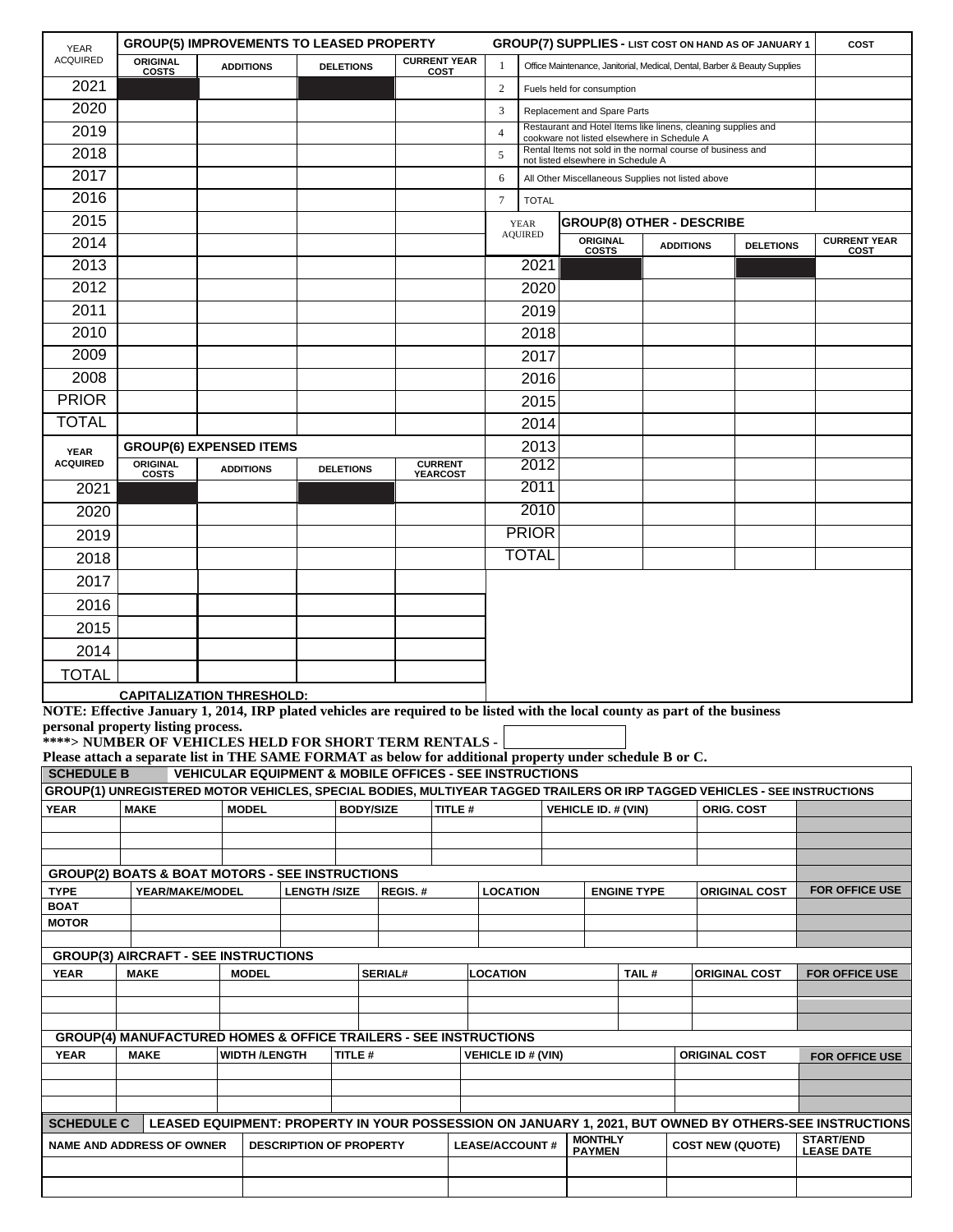| <b>SCHEDULE D</b> |  |
|-------------------|--|
|-------------------|--|

# **SCHEDULE D SEPARATELY SCHEDULED PROPERTY**

1. Does your business own any artwork, displays, statues, or other personal property that is separately scheduled for insurance purposes?

O YES O NO

Please describe the items and estimated value of items if applicable.

# **SCHEDULE E FARM EQUIPMENT**

Does your business own any tractors and/or other farm equipment?  $\bigcirc$  YES  $\bigcirc$  NO  $\bigcirc$  Cost on schedule A If so, list and attach separate schedule E-1. If listed by cost on Schedule A, indicate above.

# **SCHEDULE F INTANGIBLE PERSONAL PROPERTY**

Session Law 2018-98 repealed the taxation of a leasehold interest in exempt real property, effective July 1, 2019. Schedule F is no longer applicable and will be reserved for future use.

| <b>SCHEDULE G</b> |  |  |  |  |  |  |
|-------------------|--|--|--|--|--|--|
|-------------------|--|--|--|--|--|--|

**imprisonment of up to 60 days).**

## **ACQUISITIONS AND DISPOSALS DETAIL**

|                           | prior year. If there is not enough room below, attach separate schedule G-1.                                                                |                                 | Acquisitions and disposals detail of machinery, equipment, furniture and fixtures, computer equipment and improvements to leased property in the                                                                                                                                                                                                                                                                                                                                             |                                                                                                           |               |
|---------------------------|---------------------------------------------------------------------------------------------------------------------------------------------|---------------------------------|----------------------------------------------------------------------------------------------------------------------------------------------------------------------------------------------------------------------------------------------------------------------------------------------------------------------------------------------------------------------------------------------------------------------------------------------------------------------------------------------|-----------------------------------------------------------------------------------------------------------|---------------|
|                           | <b>ACQUISITIONS - ITEMIZE IN DETAIL</b>                                                                                                     | 100% ORIGINAL COST              | DISPOSALS - ITEMIZE IN DETAIL                                                                                                                                                                                                                                                                                                                                                                                                                                                                | YEAR ACQUIRED                                                                                             | 100% ORIGINAL |
|                           |                                                                                                                                             |                                 |                                                                                                                                                                                                                                                                                                                                                                                                                                                                                              |                                                                                                           |               |
|                           |                                                                                                                                             |                                 |                                                                                                                                                                                                                                                                                                                                                                                                                                                                                              |                                                                                                           |               |
|                           |                                                                                                                                             |                                 |                                                                                                                                                                                                                                                                                                                                                                                                                                                                                              |                                                                                                           |               |
|                           |                                                                                                                                             |                                 |                                                                                                                                                                                                                                                                                                                                                                                                                                                                                              |                                                                                                           |               |
| <b>SCHEDULE H</b>         |                                                                                                                                             | <b>REAL ESTATE IMPROVEMENTS</b> |                                                                                                                                                                                                                                                                                                                                                                                                                                                                                              |                                                                                                           |               |
|                           | a separate schedule H-1 with information on such improvements.                                                                              |                                 | During the past calendar year, did your business make improvements and/or other additions to real property, owned by your business? If yes, attach<br>O YES                                                                                                                                                                                                                                                                                                                                  | $\bigcirc$ NO                                                                                             |               |
| <b>SCHEDULE I</b>         |                                                                                                                                             |                                 | <b>BILLBOARDS - OUTDOOR ADVERTISING STRUCTURES</b>                                                                                                                                                                                                                                                                                                                                                                                                                                           |                                                                                                           |               |
|                           | Does your business own any billboards - outdoor advertising structures?<br>If yes, attach separate Schedule I-1 with requested information. |                                 | $\circ$ YES                                                                                                                                                                                                                                                                                                                                                                                                                                                                                  | $\circ$ NO                                                                                                |               |
| <b>SCHEDULE J</b>         |                                                                                                                                             | <b>LEASED EQUIPMENT</b>         |                                                                                                                                                                                                                                                                                                                                                                                                                                                                                              |                                                                                                           |               |
|                           | Does your business lease equipment to others?<br>If yes, attach separate Schedule J-1 with requested information.                           |                                 | $\circ$ YES                                                                                                                                                                                                                                                                                                                                                                                                                                                                                  | $\circ$ NO                                                                                                |               |
|                           |                                                                                                                                             |                                 | <b>AFFIRMATION</b><br>LISTING MUST BE SIGNED BY A LEGALLY AUTHORIZED PERSON - Please check the capacity in which you are signing the affirmation.                                                                                                                                                                                                                                                                                                                                            |                                                                                                           |               |
| For Individual Taxpayers: | Taxpayer                                                                                                                                    | Guardian<br>Authorized Agent    |                                                                                                                                                                                                                                                                                                                                                                                                                                                                                              | Other person having knowledge of and charged<br>with the care of the person and property of the taxpayer. |               |
|                           | For Corporations, Partnerships, Limited Liability Companies, Unincorporated Associations:<br>Principal Officer of the Taxpayer<br>Title     |                                 | Full-time employee of the taxpayer who has been officially empowered by a principal officer to list<br>the property and sign the affirmation. Title ___________________________________                                                                                                                                                                                                                                                                                                      |                                                                                                           |               |
|                           | Authorized Agent. If this capacity is selected, I certify that I have NCDOR Form AV-59 on file for this taxpayer:                           |                                 |                                                                                                                                                                                                                                                                                                                                                                                                                                                                                              | Yes                                                                                                       | <b>No</b>     |
| he has any knowledge.)    |                                                                                                                                             |                                 | Under penalties prescribed by law, I affirm that to the best of my knowledge and belief this listing, including any accompanying statements, inventories,<br>schedules, and any other information is true and complete. (If this is signed by an individual other than the taxpayer, he affirms that he is familiar with the<br>extent and true value of all of the taxpayer's property subject to taxation in this county and that his affirmation is based on all the information of which |                                                                                                           |               |
| Signature                 |                                                                                                                                             | Date                            | <b>Authorized Agent Address</b>                                                                                                                                                                                                                                                                                                                                                                                                                                                              |                                                                                                           |               |
| <b>Telephone Number</b>   |                                                                                                                                             | <b>Fax Number</b>               | <b>Email Address</b>                                                                                                                                                                                                                                                                                                                                                                                                                                                                         |                                                                                                           |               |